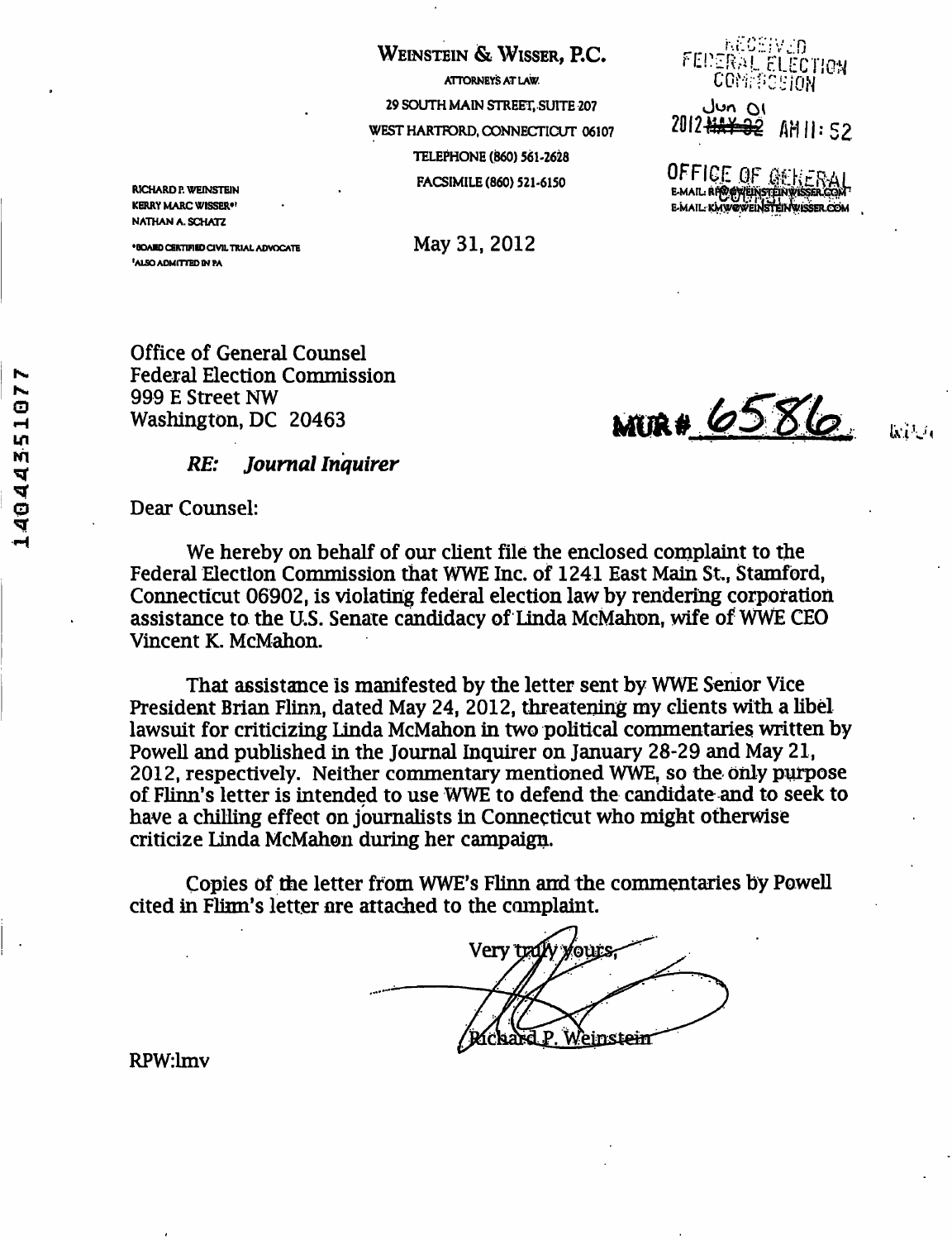MIRO 6586

## **COMPLAINT**

2012 N<del>AY 32</del> AM 11:5 OFFICE OF GENER.

نادة ١٤

I, the undersigned, am the publisher of the Journal Inquirer, 306 ProofcovsScL Drive, Manchester, Connecticut, a daily newspaper in eastern Connecticut.

The managing editor of the paper, Chris Powell, wrote two political commentaries which were published in the paper on January 28-29, 2012 and May 21, 2012 respectively, copies of which are attached hereto.

2 in the commentaries were directed to the U.S. senatorial campaign of Linda<br>
2 McMahon, who founded and owned with her husband World Wrestling<br>
2 Entertainment (WWE), 1241 East Main St., Stamford, Connecticut 06902, which ^ McMahon, who founded and owned with her husband World Wrestling 0 Entertainment (WWE), 1241 East Main St., Stamford, Connecticut 06902, which is owned and controlled by her husband, Vincent McMahon.

> WWE was not mentioned in either commentary, yet the paper received a letter dated May 24, 2012 from WWE threatening a libel suit, a copy of which is also attached hereto. I do not believe that the Journal Inquirer libeled WWE and the letter is meant to discourage our right to comment on Mrs. McMahon.

Elizabeth S. Ellis

Sworn to and subscribed before me this  $\mathcal{S}/\mathcal{S}/d$ day of May, 2012.

Notary Public My commission expires:

**KARIN E. MARSH nOTART PUBUC**  MY COMMISSION EXPIRES OCT. 31, 2013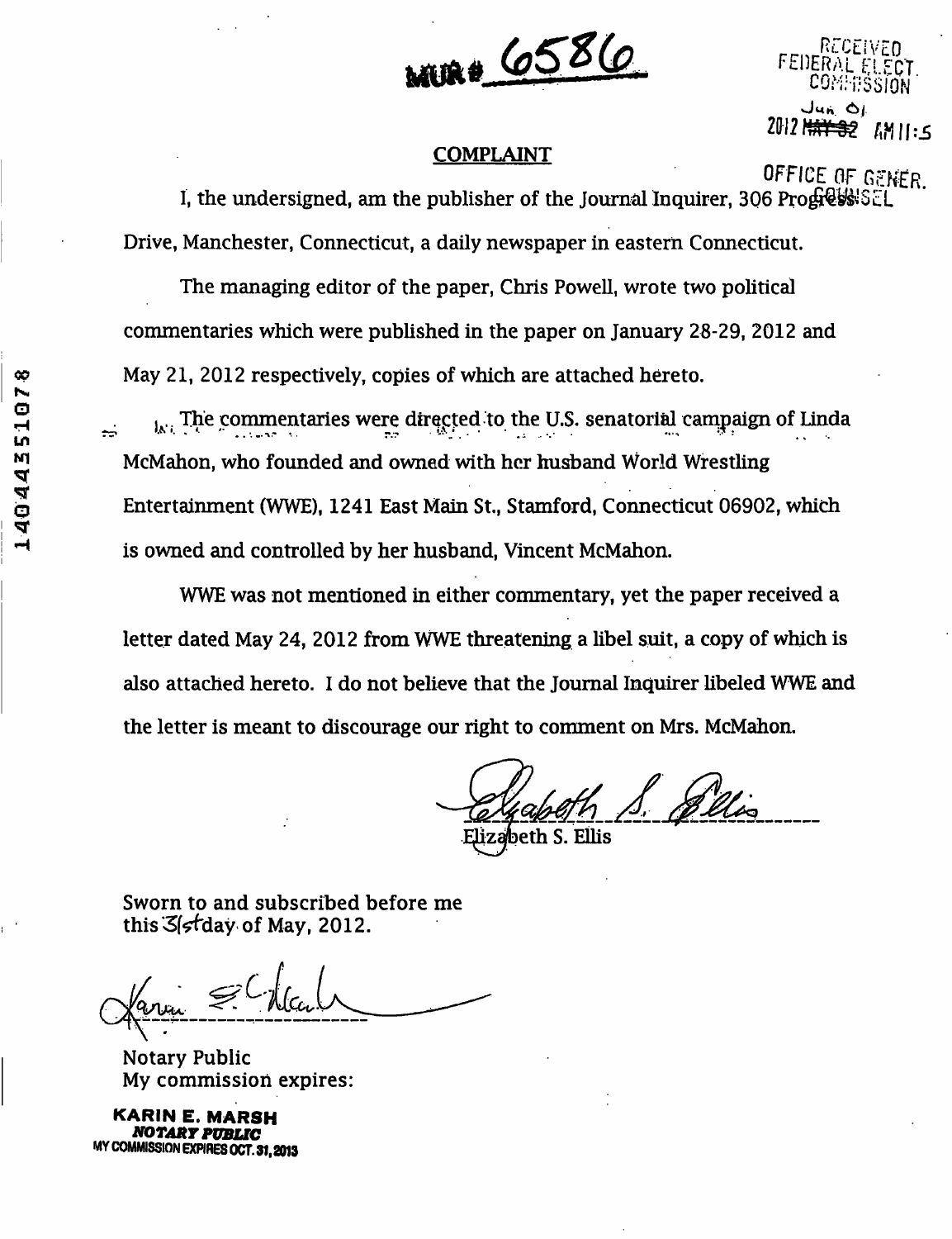**McMahon vs. Shays, Vanity vs. Politics** 

**By Chris Powell Journal Inquirer Saturday, January 28, 2012** 

 $\mathbf{t}$ 

**Are Connecticut's Republicans reaiiy going to nominate Linda McMahon for U.S. senator again? it couid seem so, •'ds she has collected endorsements from dozens of party leaders, if Connecticut's Republican Party can be said to**  have leaders. Maybe "officials" would be more accurate.

For how could leaders want the party to risk another humiliation like McMahon's campaign for the Senate two **years ago? She spent \$50 million from her personai fortune, many times more than had ever been spent in a political campaign in Connecticut, only to run next to last on the Republican state ticket, just a few votes ahead of a candidate who spent nothing at ail, losing by double digits to a Democrat, Attorney Generai Richard Blumenthal, gn** whose frequent exaggeration of his military record might have made him beatable by a credible Republican rather than one whose poil negatives always exceeded her positives.

**^ How could any Republican have much hope that it wiil be different this time?** 

Is it because this is supposed to be a Republican year? As weak as the economy remains and as lukewarm as the **^ public is toward President Obama, the polls show no more enthusiasm fbr the Republican presidentiai aspirants, P most of whom Connecticut regards as hateful, wacicy, or both. Two years ago was a Republican year - everywhere except in Connecticut, where McMahon dragged, the whole ticicet down, having no qualification for office except**  her money and vanity and having nothing to say except the script offered by national party haadquarters and **pollsters.** 

Connecticut remains a Democratic state and that party will nominate a weil-known and experienced Senate **candidate, either U.S. Rep. Christopher Murphy or former Secretary ofthe State Susan Bysiewicz. The Democratic nominee's campaign wiii be amply funded and he or she will be the favorite ih the election.** 

**Maybe in time Connecticut will consider the pornography and mock violence ofthe wrestling business from which McMahon draws her fortune to be as legitimate as any other business. Maybe Republicans will find a way of squaring that business with the family values they purport to uphold, or the time will come when they don't have to, since social disintegration is the trend in Connecticut, as throughout the country.** 

**But more likely,.for the present. Republican leaders supporting McMahon are simply engaging in another default, as they have done many times in recent years, aiming to give the Senate nomination to a self-funding candidate**  with no record in public life and little familiarity with public policy because this seems to relieve the party of its own responsibility to be a party. Such an attitude has left the party at its lowest point in Connecticut's history.

**If Republican expectations are no higher than extravagantly catered campaign events and advertising overkill thait only emphasizes that someone is trying to buy an election, McMahon may do just fine again as the nominee. But**  former U.S. Rep. Christopher Shays says McMahon can't win and he can -- polls indicate as much -- so he's seeking **the Republican Senate nomination too.** 

With three years in the Peace Corps, 12 years in the state House of Representatives, 20 years in the U.S. House of **Representatives, and two yiears on the U.S. Commission on Wartime Contracting, Shays is, depending on one!s**  point of view, either an experienced public servant or a career politician. In any case he lost only one election in 17 and was considered a moderate Republican of some independence, as when he confronted corruption in the state **probate court system in the 1980s. He was the last Republican in the U.S. House from New England.**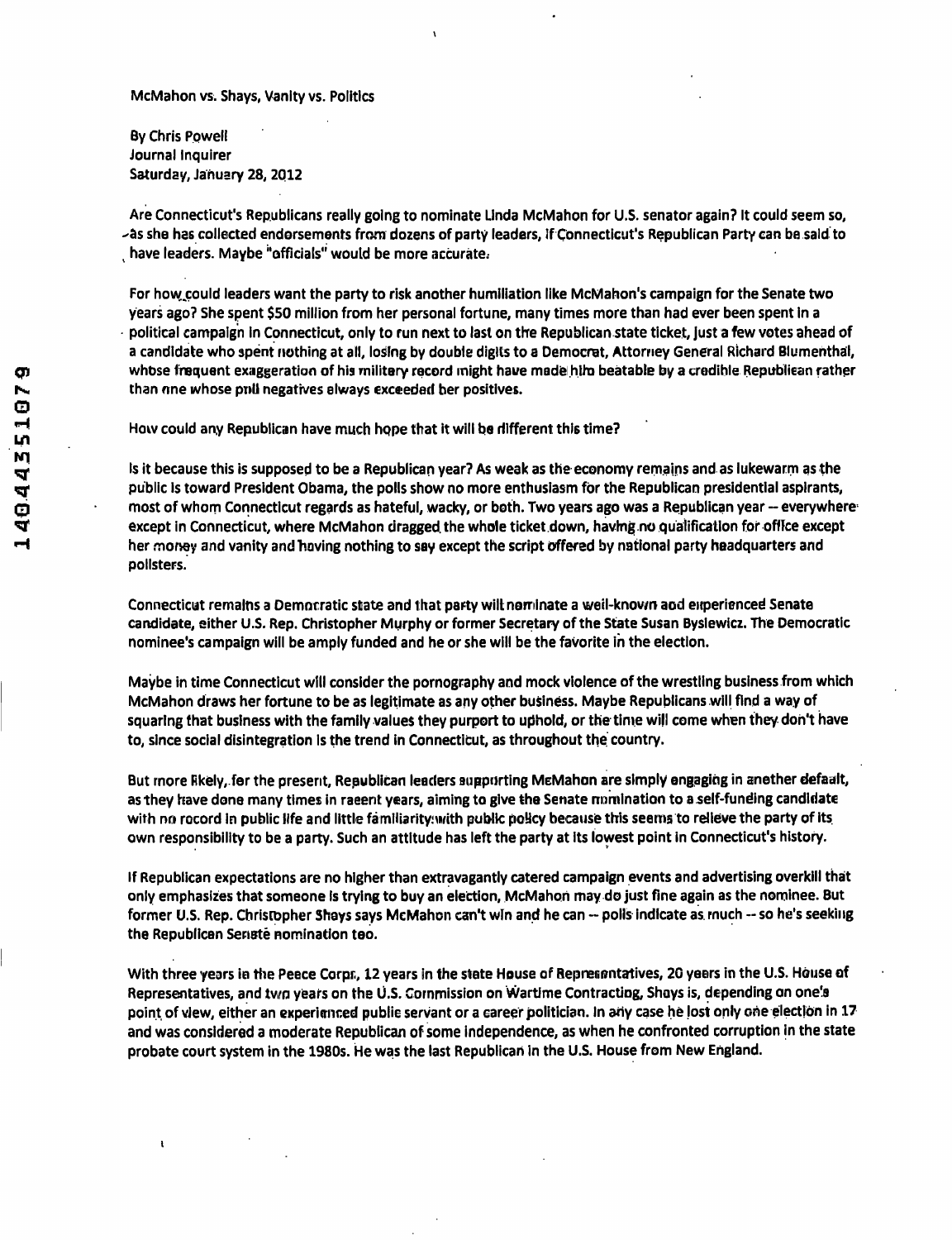**Some find Shays preachy but he speaks with restraint and never raises his voice even as he doesn't need a script to know what he thinks. Formally announcing his candidacy the other day, he pledged to work to control federal**  spending and to "take the country back" from special interests. He soon may be reminded that Connecticut is **planted thick with them, like military contractors whose products the president suddenly has found expendable. Does anyone in Connecticut reaiiy want to control federal spending that much?** 

**But at least until the Republican primary In August, McMahon herself and what she inevitably represents - buying an eiectibn in the absence of any other qualifications - probably will remain the biggjest issue ofthe Senate campaign.** 

 $\cdots$ 

**Chris Powell is managing editor of the Journal inquirer.**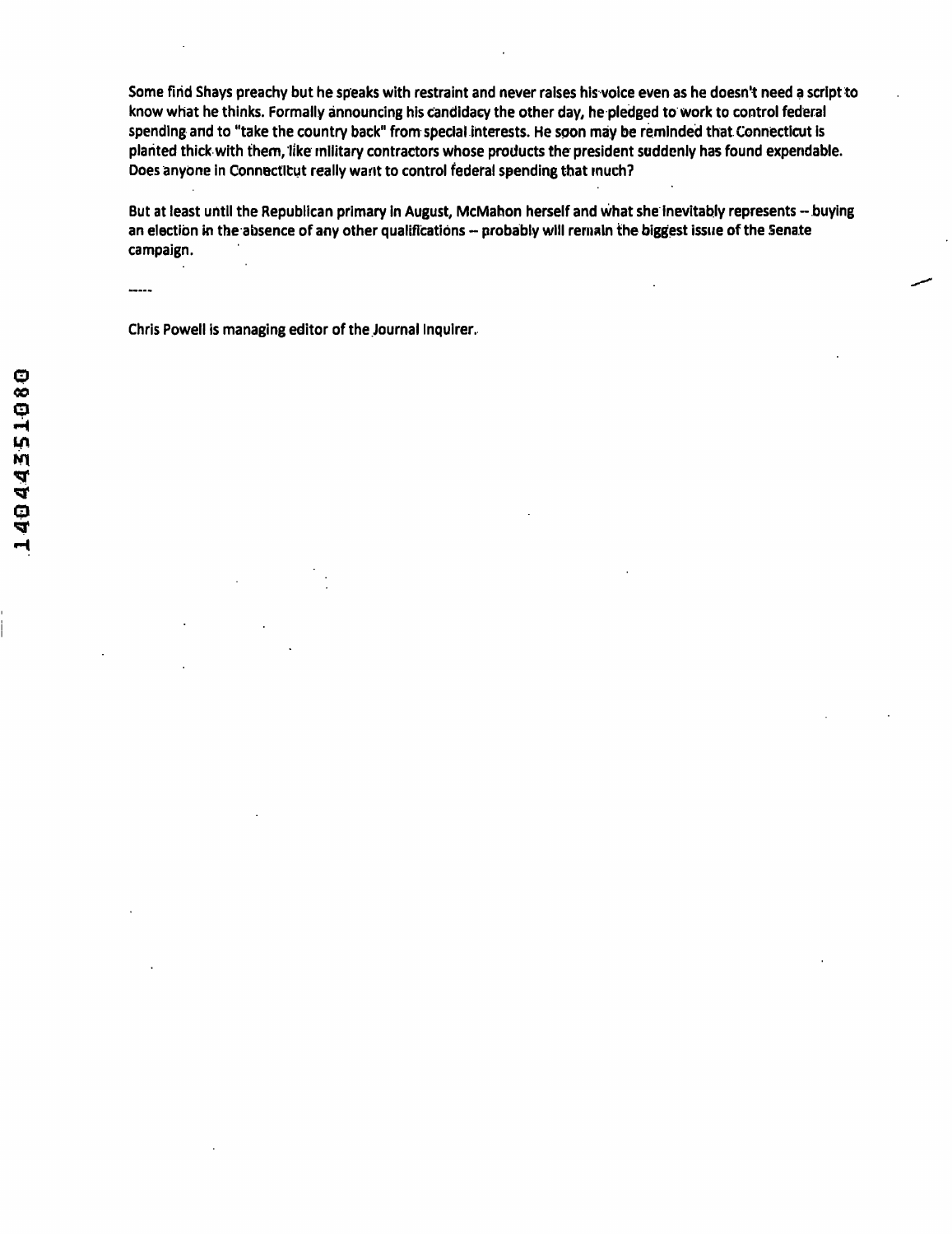$\blacksquare$  $[Search]$ 



**Full Staff** 

**Enter Keywords** Sort by -

NORTH-CENTRAL COHMEe.riCUT'& • NOMeTQWN NEWSPA NOMeTOWN NSWSPAPER. Andever\*Britten-Cowentry\*East Hörtford\*Elst Windsor \*Ellington<br>Enfindlertheim Mandriasthr Seniers\*Sabeth Windsor\*Staffard<br><u>Suffleld\*TnMand\*Varnen\*Willington-Windsor\*Windsor Locks</u>

Home Photos Archivas Obituurles TV i.lstings Movkis Classifieds Place Ad Contacr Us Send News Tips Subscribe About Us

**Journal Inquirer. com** 

Chris Powell



 $B$  $\rho_{\text{int}}$  ( $B$ 8-meil |  $\Phi$  Comment (19 comment(s)) |  $\pi$ x $\pi$  sere |  $\Omega$ III<sup>3</sup> Text Size  $\Omega$ III<sup>3</sup> | Share | Does Connecticut really not know McMahon yet?

> By Chris Powall PuMthad-. Monday. Mny 31.2013 10:03 AI.1 EOT

Wrestling entrepreneur Unda McMahon says she lost Connecticut's U.S. Senate election two years ago because people didn't get to know her well enough and certain things about her were misconstrued.

C.I.I.T.; FOWCH She has to hone se, having just cannon the endorsement of the Rapsolican state convention to rm<br>for the Sonate agein. But the evidence is much to the contrary. After all, most of the money spant<br>on politics

In the end 2011 was 0 Albout/Hean year everywhere in the sountry animat Conviection. Pichamon loat by 12 points to a<br>Demuing who high bines campint mensemisehiling his military service micond. She fen mans to isst on the R

If, having spent several limes more money than had:ever been spent on a campaign in Connecticut, a candidate isn't known well enough, whose foult would that be? But of course nearly cyoryone knew very well who McMahon was -- that<br>was the problem, Her practical qualifications for office did not extend beyond her fantastic wealth, and th from the business of violence, pornography, and gonoral raunch.

McMalion.aiready is illeoding the structures again with a communicial comparison in the communication of the communication of the property in the property in the property in the property in the property of the property of

For the RapubWellin uswiesiden's andlinsement, Mickishun bisuated<br>former U.S. Riip. Chris Shars by a 2-1 mingia, Bist ottended eelthely by<br>party expantation people, conventions are ovirinfluanced by campalini<br>money. A mere years ago McMahon falled to get 50 percent of the vota against a weak<br>field -- former U.S. Rep. Rob Simmons, who stopped campaigning after<br>the convention, and libertarian financial eaviser Peter Schilf, then a<br>political un Shays'tied with Murphy.'



.While Shays voted with his porty most of the firm in Conguess, its organity for eriginal thought and bipartisanship and his<br>exposule of currigation in government aready wit premities McPhillin (will reality in its a "RINO

McMahon's prospects require a transformation far more extensive than the "softening" being undertaken by her campaign.<br>"I'm Linda McMahon and I approved this message," she says in the disclaimer at the end of her ubiquitou But she's still Unda McMahon.

...

Governor Halby and state Camparoller Hevin' Lerobo announced triumpliously last week that the satimate of the unfunded<br>llabilities in medical insurance benefits for state employees and ratirees has been reduced by \$13 bill estimates, which, or course, anyone can do.

What anyone *cannot* do -- indeed, what no one in government in Connecticut has ever seemed able to do -- is to reduce<br>costs in the *here and now.* In the here and now all the Malloy administration has given the state is a spending and the biggest tax increase in its history.

| Chris Powell is manifelia aditor of the Journal Ingelier.                                                                                                                                                                                                                                                                                                                                                                                                                                                                                                                             |  |                                                   |
|---------------------------------------------------------------------------------------------------------------------------------------------------------------------------------------------------------------------------------------------------------------------------------------------------------------------------------------------------------------------------------------------------------------------------------------------------------------------------------------------------------------------------------------------------------------------------------------|--|---------------------------------------------------|
| Previsiti Article<br>Trivia hundiau Voeselc; ami a fejan for senator                                                                                                                                                                                                                                                                                                                                                                                                                                                                                                                  |  | Gregore suggeschon bein by Mellery's busigen John |
| <b>Article Rating</b>                                                                                                                                                                                                                                                                                                                                                                                                                                                                                                                                                                 |  |                                                   |
| Rate File: Select Rating: #<br>Current Rating: 2 of 11 votes!                                                                                                                                                                                                                                                                                                                                                                                                                                                                                                                         |  |                                                   |
| <b>Reader Comments</b>                                                                                                                                                                                                                                                                                                                                                                                                                                                                                                                                                                |  |                                                   |
| The following are comments from the readers, in no way do they represent the view of journalinguirer com.<br>$R$ , E. Gechnet vikto on May 21, 2012 1:44 PM;<br>You, Mr. Powell, supposedly on unbleasd journalist, are a momber of the good old boys network, I wonder what your stance is on the "fich Mid,<br>Republican," Care to comment on his never-ending cloim to wealth and how he is tring to buy the presidency? McMahen is right - Shays had his<br>chance for many yours in Washington. He has changed for the wores in his absence from Connecticut for reveral years. |  |                                                   |



AUTOS

68'F inoia\_

l^-Auto Dealer Ads



A Highl **D.JI Homes Plus** 

Mome Journal West. **1** Home Journal East

PLACE AN AD

**I** Place a Classified Ad Submit a Display Ad-Place a JI Homes Online

## Ad

JOBS ^CTJobs

SPECIAL SECTIONS • Business Profiles

Coupon Clipper

 $\infty$ O  $\rightarrow$ LO Wl

Q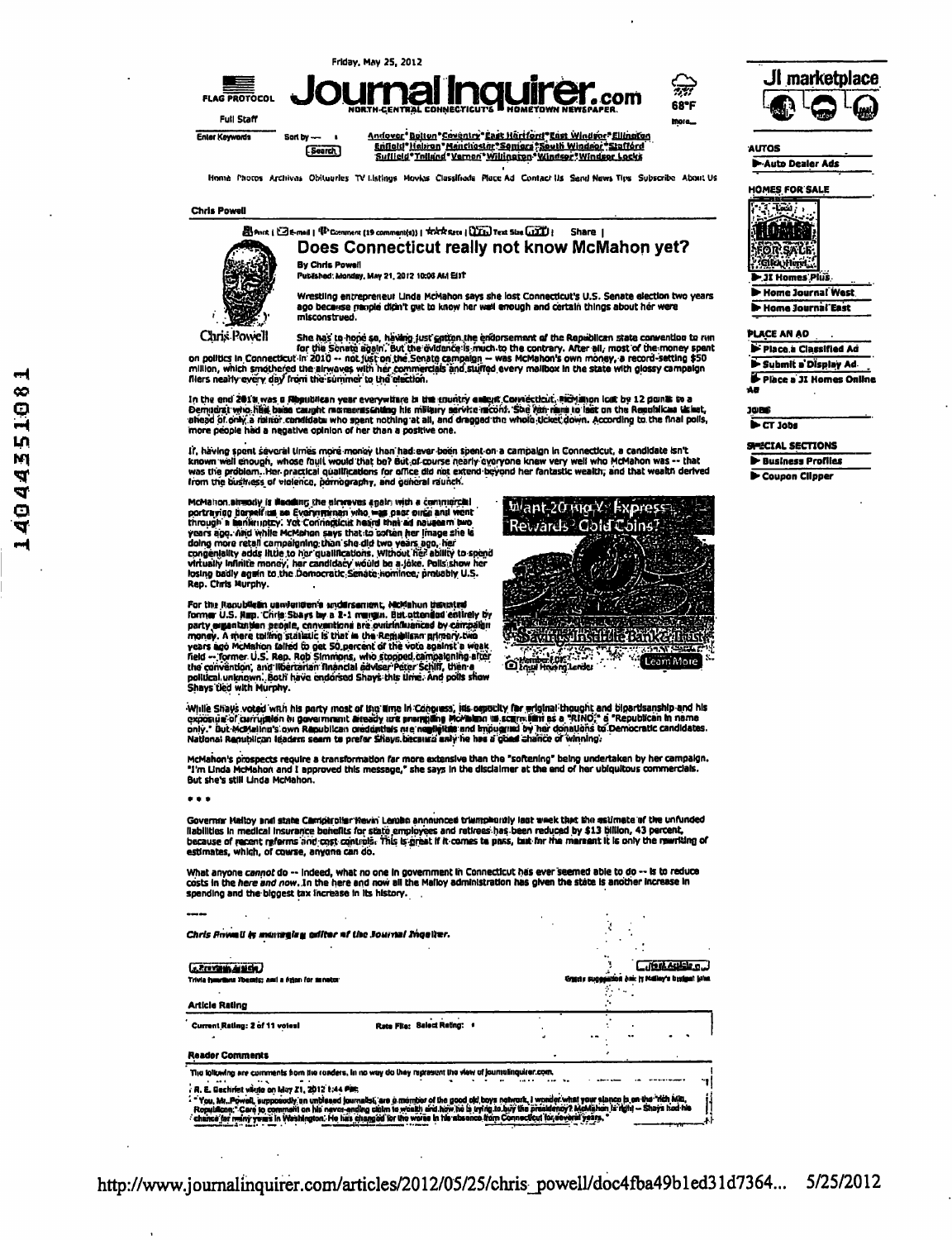

**East Main Street** 

**May 24, 2012** 

**Mr. Chris Powell**  Stamford, CT 06902 **Managing Editor Managing Editor T**: 203 352 8600 **Journal Inquirer 306 Progress Drive Manchester, CT 06045** 

## **Dear Mr. Powell:**

**It is with great dismay that we find it necessary to once again point out that you P** have made false statements of fact in the Journal Inquirer regarding the business of WWE, this time in your column on Monday, May 21, 2012. That article clearly **of WWE, this time in your column on Monday, May 21, 2012. That article cieariy**  Was intended to state that WWE is a "business of violence, pornography, and<br>general raunch." This is now at least the second time you have made false<br>statements that damage our corporate reputation, and the second time you **\2. general raunch." This is now at least the second time you have made false statements that, damage our corporate reputation, and the second time you have p stated that WWE is involved in pornography. As we pointed out ih our letter of ^ February 2,2012 following your initial libel, your position as managing editor**  would ethically require you to report the facts and not distort the truth. That you **would repeat the fialse statement that WWE is in the pornography business, after being told df the falsity of that statement, is especially strong evidence of malice.** 

> With regard to your statement on May 21 that WWE is a "tausiness of violence," **WWE programming, liice Hollywood movies and Broadway shows, is an exciting**  blend of action, characters and fictional storylines of good versus evil entertaining **millions every weei<, including approximately 300,000 fans here in Connecticut: Our performers are .professionals who have spent many years training to perfect the athletic and choreographed maneuvers on our shows. Your assertion that our content is violent is in direct conflict with the standards and practices departments of our current TV network distributors who have rated our programming. TV-PG.**  We would also note that your prior writings prove that you know WWE is not in the **business of actual violence, as your own words in your prior January 28,2012 articlie previously described our business as involving "mock violence,"**

> **With regard to your false statement that WWE is in the "business of pomqgraphy,"**  which you have now stated twice, that statement is categorically false and **especially malicious. Simpiy put, WWE has neyeir been In the pornography**  business. As we previously advised you on February 2, 2012 when you first libeled WWE by such statements, our broadcast programming is TV-PG and has **always appeared on basic cable or broadcast television. As any casual television viewer knows, based on the Federal Communications Commission's rules aione, WWE's programs would not be permitted on broadcast television or basic cable, if in fact they were pornography. WWE Is family entertainment. In fact, 40% of the millions of fans who attend our live events bring their children. Apart from being completely false, it is insulting to these parents to think that they would take their children to view what you falsely assert is pornography.**